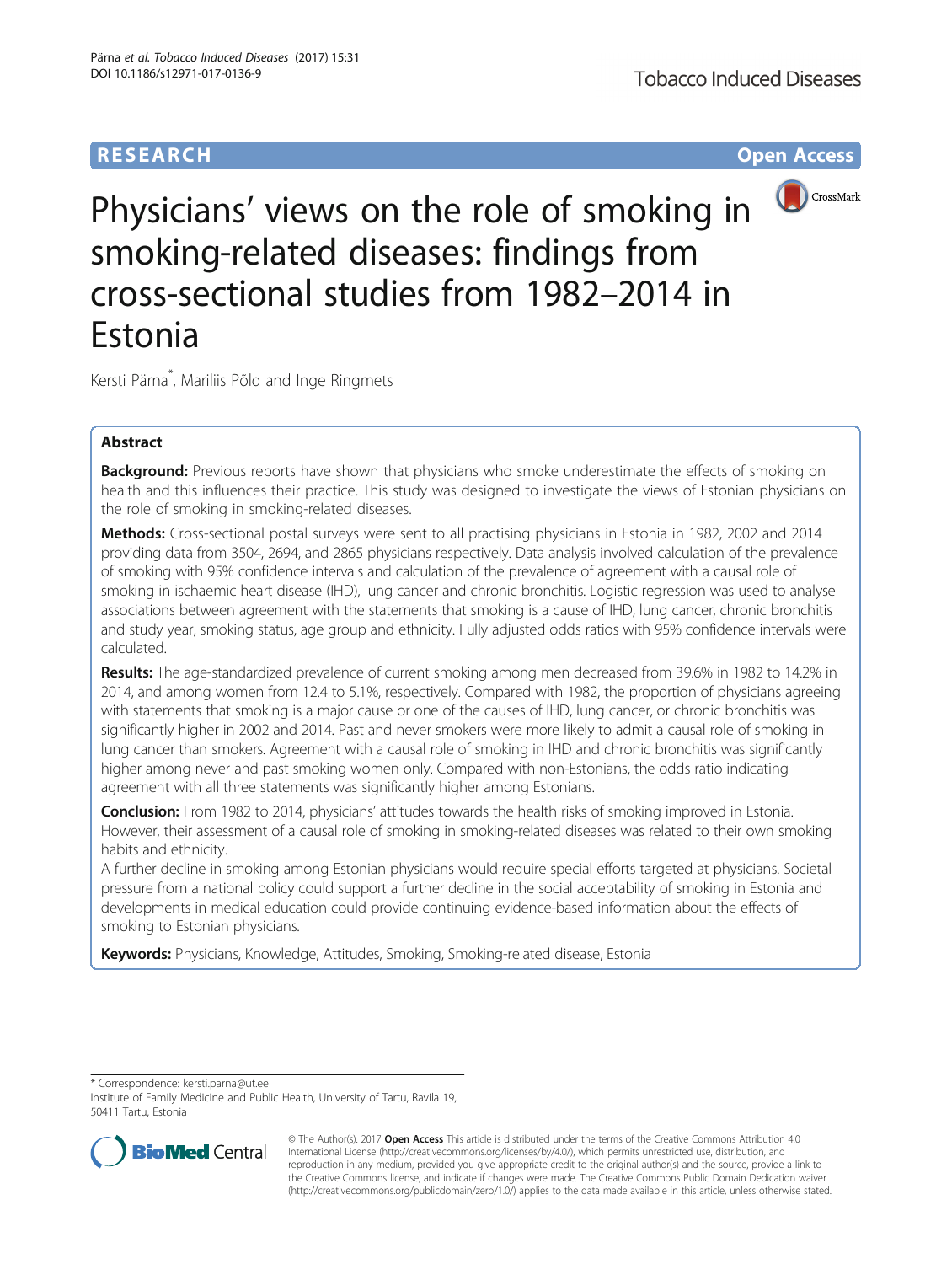## Background

Smoking is the leading behavioural risk factor causing a substantial number of preventable deaths worldwide [[1](#page-7-0)]. The main harmful impacts of tobacco use include increased rates of cardiovascular deaths (e.g. caused by ischaemic heart diseases), cancers (e.g. caused by lung cancer), as well as deaths associated with diseases of the respiratory system (e.g. chronic bronchitis) [[1](#page-7-0), [2\]](#page-7-0). In Estonia, cardiovascular diseases are the greatest cause of mortality followed by neoplasms [\[3\]](#page-7-0). The standardized death rate per 100,000 population from ischaemic heart diseases (I20–I25) was 247.54 and from malignant neoplasm of larynx, trachea, bronchus and lung (C32-C34) was 57.31 in 2014 in Estonia [[3](#page-7-0)].

Physicians play a key role in setting an example by their own smoking in society as well as in encouraging their patients to stop smoking [[4](#page-7-0)–[6](#page-7-0)]. Previous reports conducted on samples of physicians showed that physicians who smoke underestimate the effects of tobacco smoke on health and this influences their practice [\[4, 7](#page-7-0)–[11\]](#page-7-0). For effective smoking cessation strategies it is necessary to understand trends in smoking behaviour and attitudes towards smoking among physicians in the country. Also, monitoring trends in smoking behaviour among physicians allows public health policy makers to predict tendencies in smoking among the general population [\[12](#page-7-0)]. This study is the first to analyse smoking behaviour and attitudes towards causal role of smoking in smoking-related diseases among Estonian physicians over three decades.

The objective of this study was to investigate the views of Estonian physicians about the role of smoking in smoking-related diseases from 1982 to 2014.

## Methods

## Design and setting of the study

The present study was based on smoking surveys among Estonian physicians carried out in 1982, 2002, and 2014. The methods used in these surveys have been extensively described elsewhere [\[7](#page-7-0), [10](#page-7-0), [13](#page-7-0)–[15\]](#page-7-0). In short, crosssectional postal surveys using similar, self-administered questionnaires were used to collect information from all practising physicians in 1982 ( $n = 4704$ ), 2002  $(n = 4140)$ , and 2014  $(n = 5666)$  in Estonia. In 1982, all practising physicians were identified from the database of the Ministry of Health in Estonia and in 2002 from the database of Estonian Health Insurance Fund. In these two study years questionnaires were mailed to the physicians' workplace. In 2014, the sample of all practising physicians was based on data from the Estonian Health Care Professionals Registry and questionnaires were mailed to the physicians' home addresses. To receive home addresses, data from the Estonian Health Care Professionals Registry were linked with the Population Registry in Estonia.

The number of respondents was 3792 in 1982, 2747 in 2002, and 2903 in 2014. The crude response rates were 80.7, 66.3, and 52.0%, respectively. The corrected response rates (excluding physicians who were unavailable, retired, had an incorrect address, had left Estonia or died) were 67.8% in 2002 and 53.1% in 2014.

## Study variables

## Study years: 1982, 2002, 2014.

Smoking status was determined by combining answers to several questions concerning daily, occasional, past and never smoking status and responses were classified as current (daily or occasional), past and never smoking.

Attribution of the causal role of smoking in smoking-related diseases like ischaemic heart disease (IHD), lung cancer, and chronic bronchitis was determined. The answers were classified as agreement if respondents indicated smoking was "a major cause" or "one of the causes", and disagreement if respondents indicated smoking was "probably not a cause", "not a cause", or "cannot say".

Age was measured in full years and analysed in five groups: −34, 35–44, 45–54, 55–64, 65 + .

Ethnicity was classified as Estonian/non-Estonian (mainly Russian). Ethnicity referred to self-determined national identity.

### Statistical analysis

As gender was strongly associated with prevalence of smoking, the data was analysed separately for men and women. Data analysis involved the calculation of respondents' mean age with standard deviation (SD), minimum (min) and maximum (max) value, and calculation of distribution of respondents by age group and ethnicity. The age-standardized prevalence rate of smoking with the corresponding 95% confidence intervals (CI) (using European standard population [[16](#page-7-0)]) and the prevalence of agreement/disagreement with three statements concerning smoking as a possible reason for IHD, lung cancer and chronic bronchitis was calculated.

Associations between agreement (vs disagreement) with a causal role of smoking in IHD, lung cancer, and chronic bronchitis with study year, smoking status, age group, and ethnicity were analysed using logistic regression analysis. Crude and fully adjusted odds ratios (OR) with 95% confidence intervals (CI) were calculated.

Questionnaires where the answers concerning smoking status (six in 1982, twelve in 2002, one in 2014) or attribution of a causal role of smoking in three smoking-related diseases (282 in 1982, 41 in 2002 and 37 in 2014) did not exist, were excluded from the analysis. A total of 3504 questionnaires from 1982, 2694 from 2002, and 2865 from 2014 were used in the analysis. Before the logistic regression analysis, an additional 19 questionnaires (one in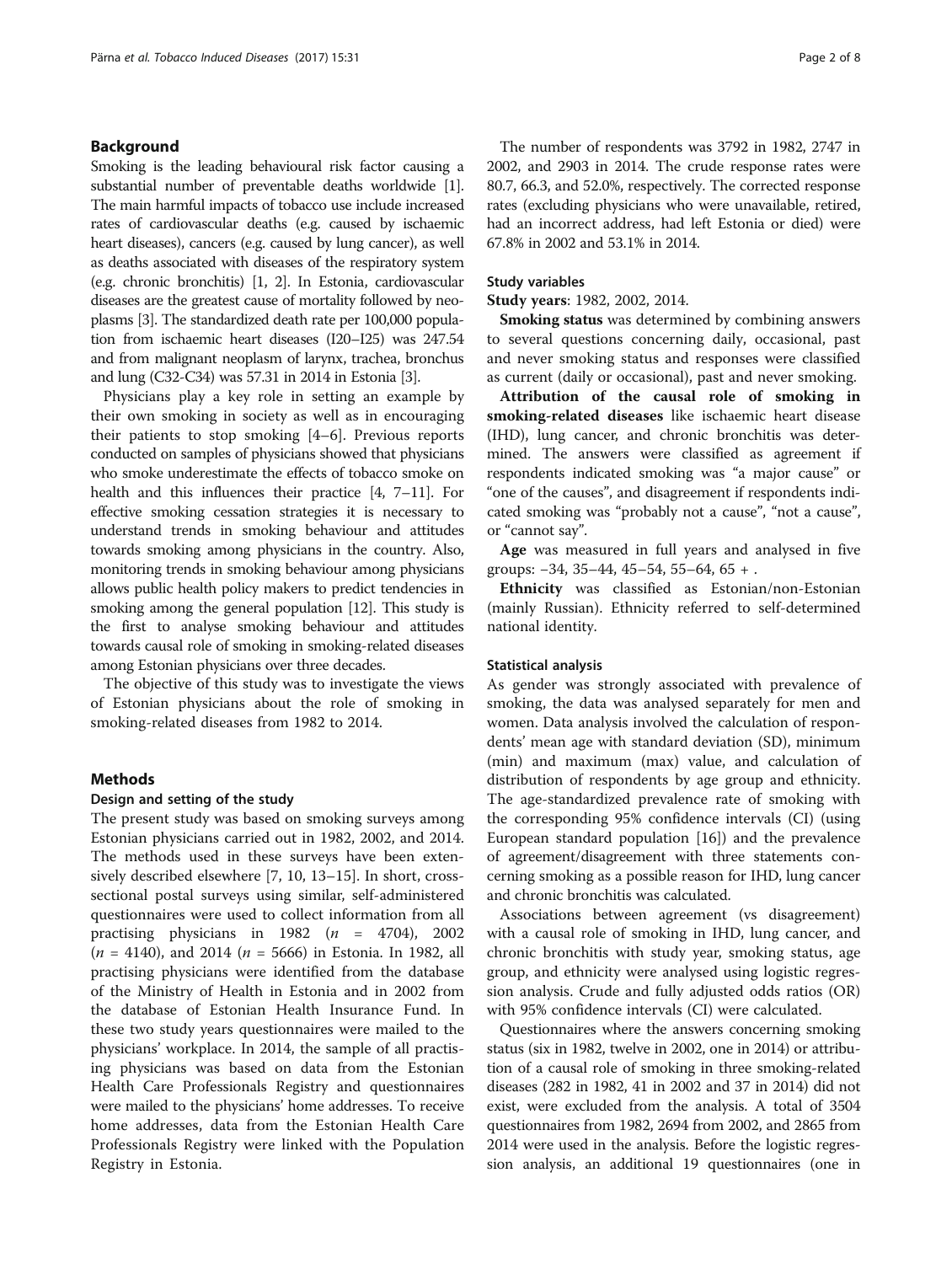1982, 14 in 2002, four in 2014) that lacked information about ethnicity were excluded from further analysis.

Data were analysed using the statistical package Stata 12 [\[17](#page-7-0)].

## Results

The mean age of responding male physicians was 44.4 (SD 12.2, min 23, max 79) and of female physicians 42.4 years (SD 10.1, min 23, max 79) in 1982, 47.8 (SD 12.0, min 25, max 82) and 47.6 (SD 11.2, min 24, max 84) in 2002, and 52.6 (SD 14.5, min 25, max 85) and 51.2 (SD 14.0, min 24, max 86) in 2014, respectively.

Table 1 summarizes the distribution of age groups and ethnicity among Estonian physicians in 1982, 2002, and 2014. The age and ethnicity of physicians varied by study year. While in 1982 the prevalence of young physicians was higher and of old physicians lower, in 2002 and 2014 the prevalence of young physicians was lower and that of old physicians higher. Compared to 1982, the proportion of non-Estonians was lower in 2002 and 2014.

The age-standardized prevalence of current smoking decreased from 39.6% (95% CI 35.0–44.2) in 1982 to 20.5% (95% CI 17.2–24.0) in 2002 and to 14.2% (95% CI 11.4–17.0) in 2014 among male physicians and from 12.4% (95% CI 10.7–14.2) in 1982 to 8.1% (7.0–9.2) in 2002 and to 5.1% (95% CI 4.3–6.0) in 2014 among female physicians (Fig. [1\)](#page-3-0). In 1982–2014, the agestandardized prevalence of past smoking increased from 23.4% (95% CI 19.3–27.4) to 25.2% (95% CI 22.0–28.4) among male physicians and from 10.3% (95% CI 8.1–12.6) to 16.3% (95% CI 14.6–18.0) among female physicians over the study period. Age-standardized prevalence of never smoking increased from 34.2% (95% CI 29.9–38.5) to 50.8% (95% CI 47.1–54.5) among male physicians and from 74.4% (95% CI 71.7–77.2) in 1982 and 78.5% (95% CI 76.7–80.4) in 2014.

The majority of physicians agreed with statements that smoking is a major cause, or one of the causes of IHD, lung cancer, and chronic bronchitis (Table [2\)](#page-3-0).

In the adjusted logistic regression model, agreement with the statement that smoking is a cause of IHD was associated with study year and ethnicity among male and female physicians, and with smoking status and age among female physicians only (Table [3\)](#page-4-0). Compared to the first study year, agreement with this statement was significantly higher among male and female physicians in 2002 and 2014. In comparison with non-Estonians, Estonian physicians agreed significantly more that smoking is a cause of IHD. Among female physicians, attributing a causal role of smoking in IHD was associated with smoking status and age. Compared to currently smoking females, agreement with this statement was significantly higher among past and never smokers. Compared to under 35-year-old female physicians, agreement with the statement was slightly lower in the age groups 45–54, 55–64, and 65+. After adjustment, smoking status and age appeared not to be associated with attribution of a causal role of smoking in IHD among male physicians.

Agreement with the statement that smoking is a cause of lung cancer was associated with study year and smoking status among male and female physicians and with ethnicity among female physicians only (Table [4\)](#page-4-0). Compared to the first study year, agreement with this statement was significantly higher in 2002 and 2014. Compared to current smokers, agreement with this statement was higher among past and never smokers. Compared to non-Estonian female physicians, Estonian ones had 1.41 times higher probability of agreeing that smoking is a cause of lung cancer. After adjustment, ethnicity appeared not to be associated with attribution of a causal role of smoking in lung cancer among male physicians.

| Characteristic | 1982      |                          | 2002      |            | 2014      |            |  |
|----------------|-----------|--------------------------|-----------|------------|-----------|------------|--|
|                | Male      | Female                   | Male      | Female     | Male      | Female     |  |
|                | $n = 850$ | $n = 2654$               | $n = 465$ | $n = 2229$ | $n = 518$ | $n = 2347$ |  |
| Age group      |           |                          |           |            |           |            |  |
| $-34$          | 26.7      | 26.3                     | 13.1      | 13.6       | 13.5      | 16.8       |  |
| $35 - 44$      | 25.9      | 33.6                     | 32.0      | 29.2       | 16.2      | 14.9       |  |
| $45 - 54$      | 27.8      | 27.4                     | 26.9      | 28.4       | 23.9      | 25.6       |  |
| $55 - 64$      | 14.5      | 11.2                     | 17.0      | 22.7       | 23.8      | 24.3       |  |
| $65+$          | 5.2       | 1.6                      | 11.0      | 6.1        | 22.6      | 18.5       |  |
| Ethnicity      |           |                          |           |            |           |            |  |
| Estonian       | 71.4      | 70.4                     | 80.2      | 84.5       | 77.0      | 83.3       |  |
| Non-Estonian   | 28.5      | 29.7                     | 18.1      | 15.3       | 22.8      | 16.5       |  |
| Missing answer | 0.1       | $\overline{\phantom{a}}$ | 1.7       | 0.3        | 0.2       | 0.1        |  |

Table 1 Distribution of physicians (%) by age groups and ethnicity among Estonian physicians by gender, 1982–2014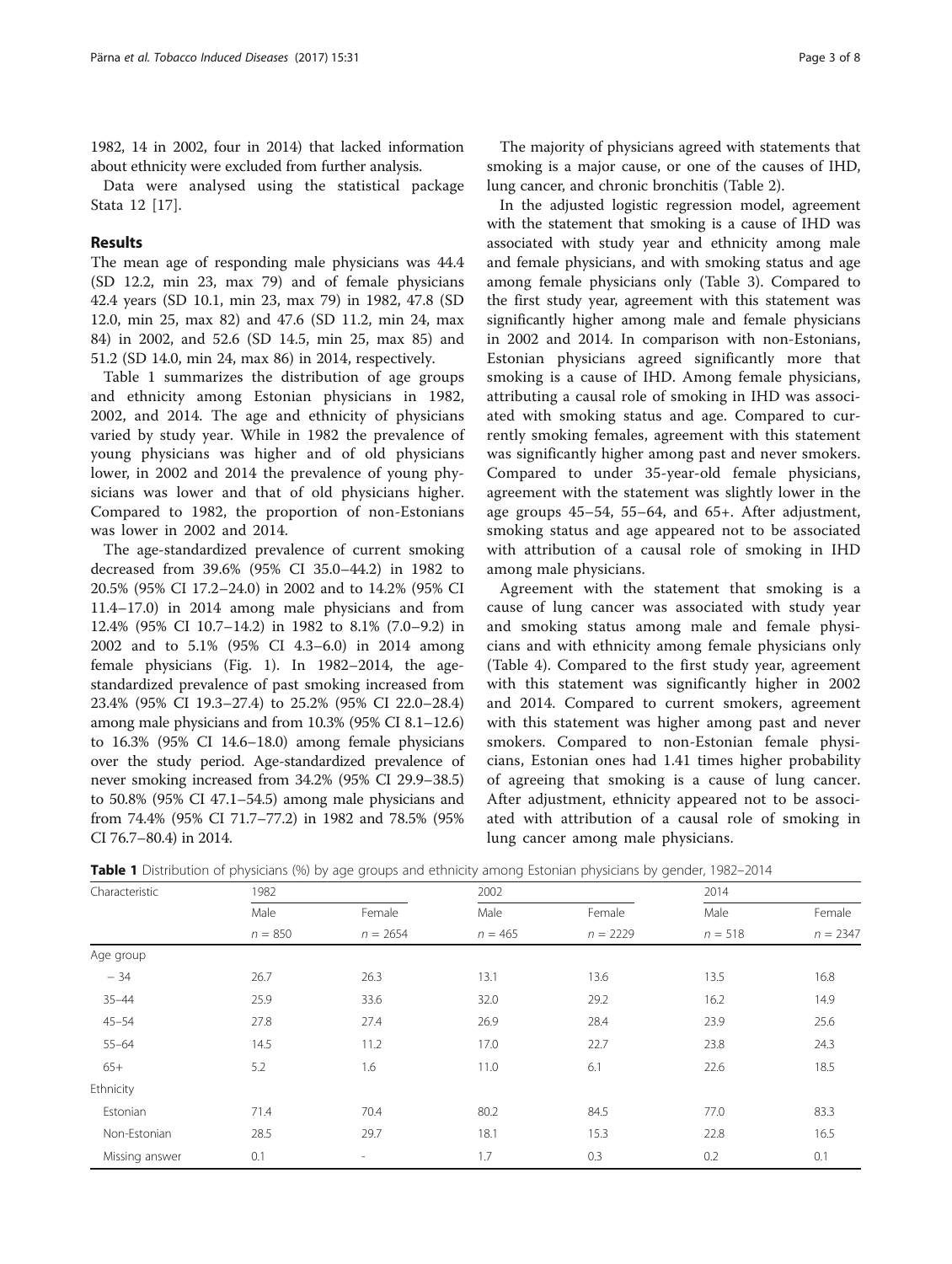<span id="page-3-0"></span>

Agreement with the statement that smoking is a cause of chronic bronchitis was associated with study year and ethnicity among male and female physicians and with smoking status among female physicians only (Table [5](#page-5-0)). Compared to 1982, physicians agreed with this statement significantly more in 2002 and 2014. Estonian physicians agreed significantly more than non-Estonian physicians that smoking is a cause of chronic bronchitis. Compared to currently smoking female physicians, agreement was significantly higher among past and never smoking

| Statement                     |           | 1982       |           | 2002       | 2014      |            |  |
|-------------------------------|-----------|------------|-----------|------------|-----------|------------|--|
|                               | Male      | Female     | Male      | Female     | Male      | Female     |  |
|                               | $n = 850$ | $n = 2654$ | $n = 465$ | $n = 2229$ | $n = 518$ | $n = 2347$ |  |
| Ischaemic heart disease (IHD) |           |            |           |            |           |            |  |
| A major cause                 | 4.94.9    | 4.8        | 8.4       | 7.2        | 14.7      | 11.4       |  |
| One of the causes             | 79.8      | 79.3       | 88.2      | 89.1       | 83.8      | 86.6       |  |
| Probably not a cause          | 5.5       | 4.6        | 1.9       | 1.9        | 0.6       | 0.9        |  |
| Not a cause                   | 2.5       | 1.7        | 0.4       | 0.1        | 0.6       | 0.1        |  |
| Cannot say                    | 7.3       | 9.6        | 1.1       | 1.7        | 0.4       | 1.0        |  |
| Lung cancer                   |           |            |           |            |           |            |  |
| A major cause                 | 12.5      | 13.5       | 30.3      | 32.7       | 37.6      | 33.6       |  |
| One of the causes             | 77.3      | 75.1       | 68.0      | 66.4       | 61.2      | 65.6       |  |
| Probably not a cause          | 2.2       | 2.4        | 1.3       | 0.5        | 0.8       | 0.4        |  |
| Not a cause                   | 1.9       | 1.3        | 0.2       | 0.0        | 0.2       | 0.1        |  |
| Cannot say                    | 6.1       | 7.8        | 0.2       | 0.5        | 0.2       | 0.3        |  |
| Chronic bronchitis            |           |            |           |            |           |            |  |
| A major cause                 | 24.4      | 23.0       | 33.6      | 35.9       | 38.6      | 40.3       |  |
| One of the causes             | 70.4      | 70.9       | 65.2      | 63.2       | 60.4      | 58.9       |  |
| Probably not a cause          | 1.5       | 0.9        | 0.9       | 0.5        | 0.4       | 0.3        |  |
| Not a cause                   | 1.1       | 0.9        | 0.2       | 0.1        | 0.0       | 0.2        |  |
| Cannot say                    | 2.7       | 4.3        | 0.2       | 0.4        | 0.6       | 0.3        |  |
| Total                         | 100       | 100        | 100       | 100        | 100       | 100        |  |

Table 2 Attribution of causal role of smoking in smoking-related disease (%) among Estonian physicians by gender, 1982–2014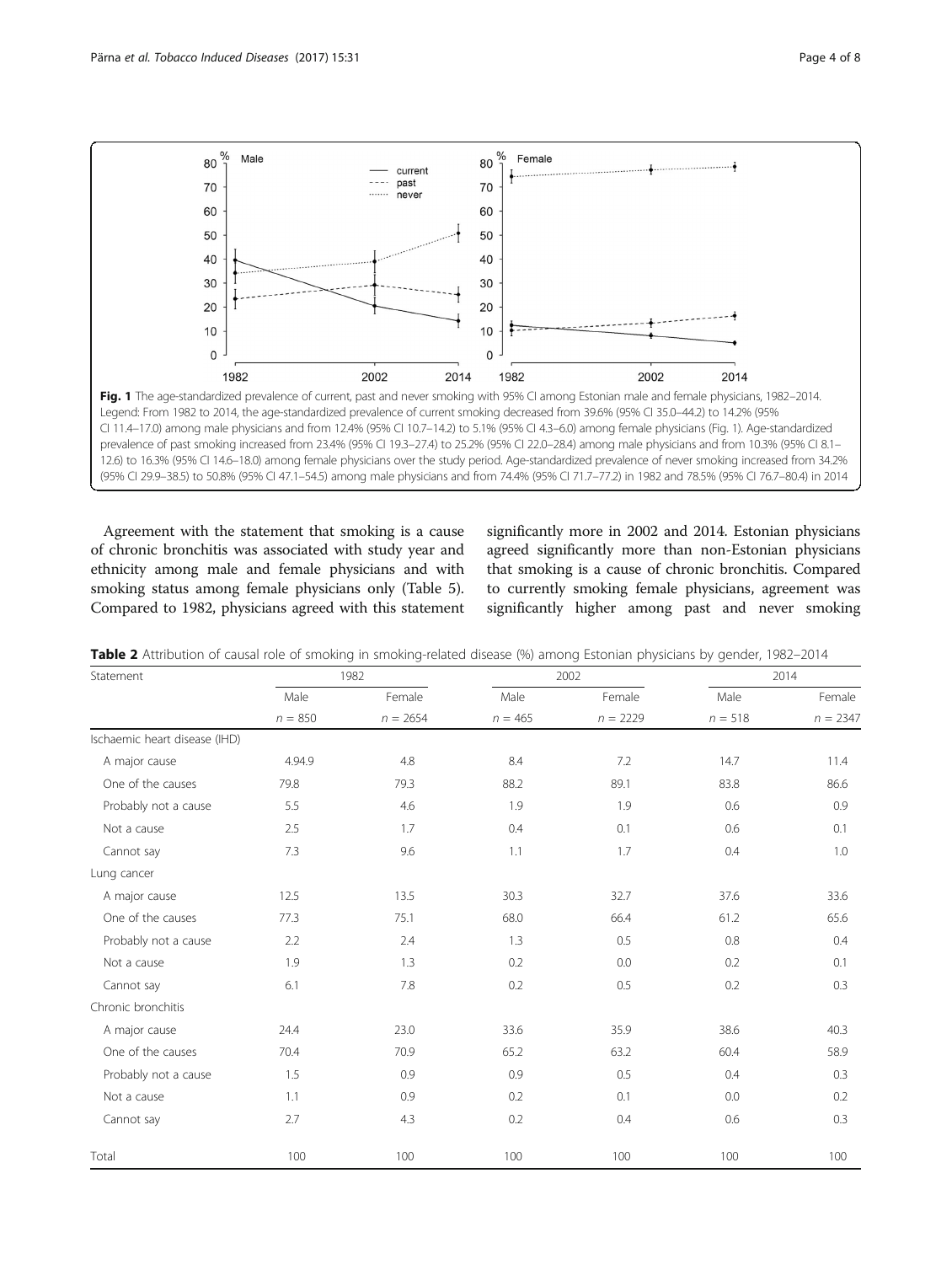| Characteristic | Male physicians      |                                      | Female physicians    |                                      |  |
|----------------|----------------------|--------------------------------------|----------------------|--------------------------------------|--|
|                | Crude OR<br>(95% CI) | Adjusted OR <sup>a</sup><br>(95% CI) | Crude OR<br>(95% CI) | Adjusted OR <sup>a</sup><br>(95% Cl) |  |
| Study year     |                      |                                      |                      |                                      |  |
| 1982           |                      |                                      |                      |                                      |  |
| 2002           | 4.98 (2.93 - 8.49)   | 4.49 (2.61 - 7.72)                   | $5.00(3.91 - 6.39)$  | $5.03$ $(3.91 - 6.48)$               |  |
| 2014           | 11.50 (5.58-23.70)   | 10.40 (4.95-21.85)                   | 9.24 (6.80-12.56)    | 9.78 (7.04-13.59)                    |  |
| Smoking status |                      |                                      |                      |                                      |  |
| Current        |                      |                                      |                      |                                      |  |
| Past           | $1.84(1.21 - 2.79)$  | 1.16 (0.74-1.82)                     | 2.64 (1.89-3.69)     | $1.66(1.17-2.35)$                    |  |
| Never          | 2.21 (1.50-3.27)     | $1.43(0.95 - 2.15)$                  | $1.95(1.55 - 2.45)$  | $1.63(1.28-2.08)$                    |  |
| Age            |                      |                                      |                      |                                      |  |
| $-34$          |                      |                                      |                      |                                      |  |
| $35 - 44$      | $1.18(0.75 - 1.84)$  | $0.96(0.60 - 1.53)$                  | $0.99(0.77 - 1.28)$  | $0.96(0.74 - 1.25)$                  |  |
| $45 - 54$      | 1.72 (1.07-2.78)     | 1.26 (0.76-2.08)                     | $0.94(0.74 - 1.21)$  | $0.72(0.56 - 0.94)$                  |  |
| $55 - 64$      | $1.63(0.96 - 2.76)$  | $1.01$ $(0.58 - 1.76)$               | $1.28(0.96 - 1.71)$  | $0.70(0.52 - 0.96)$                  |  |
| $65+$          | 2.64 (1.29-5.38)     | $1.00(0.46 - 2.15)$                  | 1.84 (1.20-2.81)     | $0.56(0.35-0.89)$                    |  |
| Ethnicity      |                      |                                      |                      |                                      |  |
| Non-Estonian   |                      |                                      |                      |                                      |  |
| Estonian       | $2.20(1.56 - 3.10)$  | $1.88(1.31 - 2.69)$                  | 1.84 (1.52-2.22)     | $1.35(1.10-1.64)$                    |  |

<span id="page-4-0"></span>

|  | Table 3 Agreement (vs disagreement) with the statement that smoking is a cause of the ischaemic heart diseases (IHD) among |  |  |  |  |  |
|--|----------------------------------------------------------------------------------------------------------------------------|--|--|--|--|--|
|  | Estonian male and female physicians                                                                                        |  |  |  |  |  |

<sup>a</sup> Each OR was adjusted for all other characteristics in the table

Data in bold shows significant differences

|            | Table 4 Agreement (vs disagreement) with the statement that smoking is a cause of lung cancer among Estonian male and female |  |  |  |  |  |  |
|------------|------------------------------------------------------------------------------------------------------------------------------|--|--|--|--|--|--|
| physicians |                                                                                                                              |  |  |  |  |  |  |

| Characteristic | Male physicians        |                                      | Female physicians      |                                      |  |  |
|----------------|------------------------|--------------------------------------|------------------------|--------------------------------------|--|--|
|                | Crude OR<br>(95% CI)   | Adjusted OR <sup>a</sup><br>(95% CI) | Crude OR<br>$(95%$ CI) | Adjusted OR <sup>a</sup><br>(95% CI) |  |  |
| Study year     |                        |                                      |                        |                                      |  |  |
| 1982           |                        |                                      |                        |                                      |  |  |
| 2002           | 6.41 (3.08-13.34)      | 5.72 (2.72-12.05)                    | 12.94 (8.36-20.03)     | 12.91 (8.27-20.15)                   |  |  |
| 2014           | 9.72 (4.22-22.41)      | 7.70 (3.25-18.27)                    | 15.83 (9.92-25.25)     | 16.54 (10.06-27.17)                  |  |  |
| Smoking status |                        |                                      |                        |                                      |  |  |
| Current        |                        |                                      |                        |                                      |  |  |
| Past           | 2.86 (1.69-4.84)       | 1.90 (1.09-3.32)                     | $3.87(2.68 - 5.60)$    | 2.29 (1.55-3.38)                     |  |  |
| Never          | 3.39 (2.09-5.51)       | 2.31 (1.39-3.82)                     | 4.20 (3.28-5.39)       | 3.71 (2.84-4.83)                     |  |  |
| Age            |                        |                                      |                        |                                      |  |  |
| $-34$          |                        |                                      |                        |                                      |  |  |
| $35 - 44$      | $0.77$ $(0.45 - 1.33)$ | $0.58$ $(0.33 - 1.02)$               | $1.43(1.05-1.93)$      | $1.41(1.03 - 1.94)$                  |  |  |
| $45 - 54$      | $1.60(0.87 - 2.97)$    | $1.08(0.57 - 2.04)$                  | $1.22(0.91 - 1.63)$    | $0.82(0.60 - 1.12)$                  |  |  |
| $55 - 64$      | $1.42(0.73 - 2.78)$    | $0.81(0.40 - 1.63)$                  | 1.82 (1.28-2.59)       | $0.81(0.56 - 1.19)$                  |  |  |
| $65+$          | 2.38 (0.95-5.94)       | $0.74(0.28 - 1.97)$                  | 3.17 (1.76-5.72)       | $0.66$ $(0.35-1.26)$                 |  |  |
| Ethnicity      |                        |                                      |                        |                                      |  |  |
| Non-Estonian   |                        |                                      |                        |                                      |  |  |
| Estonian       | $1.87(1.23 - 2.84)$    | 1.49 (0.96-2.30)                     | $2.01(1.60-2.53)$      | $1.42(1.11 - 1.82)$                  |  |  |

<sup>a</sup> Each OR was adjusted for all other characteristics in the table

Data in bold shows significant differences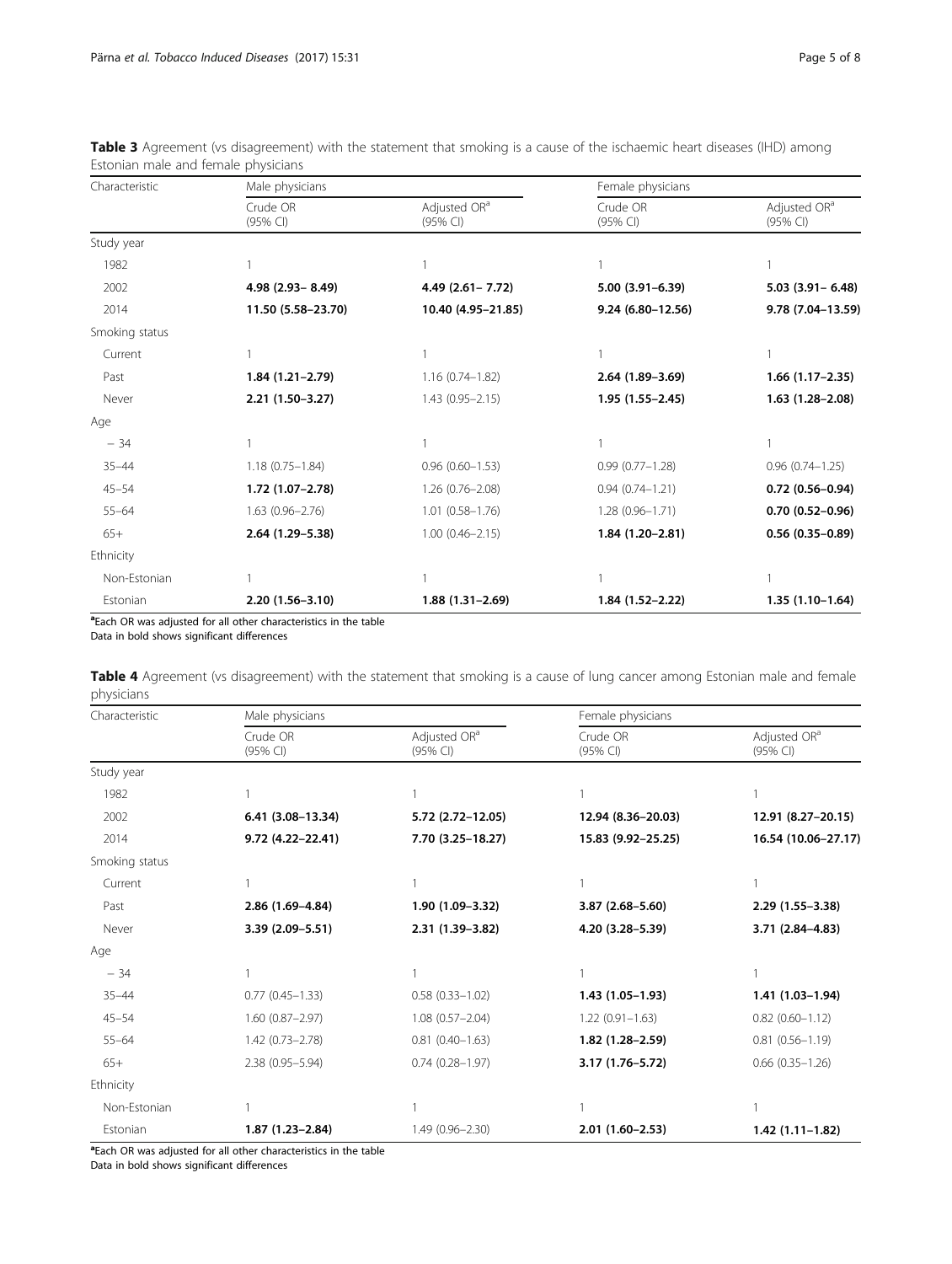| Characteristic | Male physicians        |                                      | Female physicians    |                                      |  |  |
|----------------|------------------------|--------------------------------------|----------------------|--------------------------------------|--|--|
|                | Crude OR<br>(95% CI)   | Adjusted OR <sup>a</sup><br>(95% CI) | Crude OR<br>(95% CI) | Adjusted OR <sup>a</sup><br>(95% CI) |  |  |
| Study year     |                        |                                      |                      |                                      |  |  |
| 1982           |                        |                                      |                      |                                      |  |  |
| 2002           | 4.21 (1.78 - 9.94)     | $3.95(1.65 - 9.46)$                  | $6.50(4.15-10.19)$   | $6.26$ (3.95 - 9.91)                 |  |  |
| 2014           | 5.73 (2.26-14.53)      | $5.05(1.91 - 13.33)$                 | 8.40 (5.15-13.72)    | 8.23 (4.89-13.84)                    |  |  |
| Smoking status |                        |                                      |                      |                                      |  |  |
| Current        |                        |                                      |                      |                                      |  |  |
| Past           | $1.88(0.98 - 3.63)$    | $1.38(0.69 - 2.76)$                  | $2.69(1.63 - 4.45)$  | 1.68 (4.30-10.36)                    |  |  |
| Never          | $2.61(1.37-4.95)$      | $1.88(0.97 - 3.65)$                  | 2.45 (1.74-3.46)     | $2.11(1.48 - 3.01)$                  |  |  |
| Age            |                        |                                      |                      |                                      |  |  |
| $-34$          |                        |                                      |                      |                                      |  |  |
| $35 - 44$      | $0.53$ $(0.24 - 1.18)$ | $0.43(0.19 - 0.96)$                  | $1.20(0.80 - 1.80)$  | $1.14(0.75 - 1.73)$                  |  |  |
| $45 - 54$      | $1.02$ $(0.43 - 2.45)$ | $0.72(0.29 - 1.76)$                  | $1.00(0.68 - 1.48)$  | $0.74(0.50 - 1.10)$                  |  |  |
| $55 - 64$      | $0.81(0.33 - 2.03)$    | $0.51(0.20 - 1.32)$                  | $1.27(0.81 - 1.99)$  | $0.69(0.43 - 1.10)$                  |  |  |
| $65+$          | $1.35(0.41 - 4.45)$    | $0.53(0.15-1.88)$                    | $2.51(1.18 - 5.36)$  | $0.80(0.36 - 1.77)$                  |  |  |
| Ethnicity      |                        |                                      |                      |                                      |  |  |
| Non-Estonian   |                        |                                      |                      |                                      |  |  |
| Estonian       | 2.23 (1.29-3.84)       | $1.88(1.08 - 3.30)$                  | $2.34(1.75 - 3.13)$  | $1.72(1.27 - 2.32)$                  |  |  |

<span id="page-5-0"></span>Table 5 Agreement (compared to disagreement) with the statement that smoking is a cause of chronic bronchitis among Estonian male and female physicians

<sup>a</sup> Each OR was adjusted for all other characteristics in the table

Data in bold shows significant differences

females. After adjustment, smoking status appeared not to be associated with attribution of a causal role of smoking in chronic bronchitis among male physicians.

## **Discussion**

This study assessed the relationship between attribution of a causal role of smoking in three smoking-related diseases and study year, smoking status, age, and ethnicity among Estonian physicians from 1982 to 2014. Agreement with the statements that smoking is a cause of IHD, lung cancer, and chronic bronchitis was associated with study year, physicians' smoking status and ethnicity.

While the nationwide coverage of physicians and the study period over three decades were major advantages of this survey, several potential limitations need addressing. First, the response rates to the surveys declined over time as has been reported in postal surveys among physicians worldwide [[18](#page-7-0)]. Physicians are considered a difficult population from whom to collect survey data [[19](#page-7-0)]. Low response rates can result in bias as non-respondents may be systematically different from respondents. However, the respondents were representative of the overall physician population in Estonia in terms of the male-female ratio, with a slightly higher proportion of respondents among female physicians. Second, these surveys relied on self-reports and this can result in bias as participants are less likely

to be honest about measures relating to risk behaviours. Third, as the first study was conducted in the Soviet era, and some minor changes were made in study design and questions between studies, the findings of trends in this survey need to be interpreted with caution. Fourth, the size of some sub-groups (e.g ethnic group of non-Estonians by attitudes towards causal role of smoking in smoking-related diseases) per study year was small, and hence, the study estimates are not as precise as one might wish. Despite these shortcomings, several inferences can be drawn.

Compared with 1982, the proportion of respondents agreeing with the statements that smoking is a cause of IHD, lung cancer and chronic bronchitis was significantly higher among male and female physicians in 2002 and 2014. Already in 2002, the proportion of physicians who were unaware of the causal role of tobacco in lung cancer and chronic bronchitis was less than 2% among male and less than 1% among female physicians, and about 2% of male and female physicians did not consider tobacco to be a risk factor for IHD. In 2014, the percentage of non-awareness was less than 1.5% for all disease categories in both men and women. This could be attributed to the educational attainment of physicians, improvements in their knowledge about the health effects of smoking and a decline in their own smoking behaviours over three decades.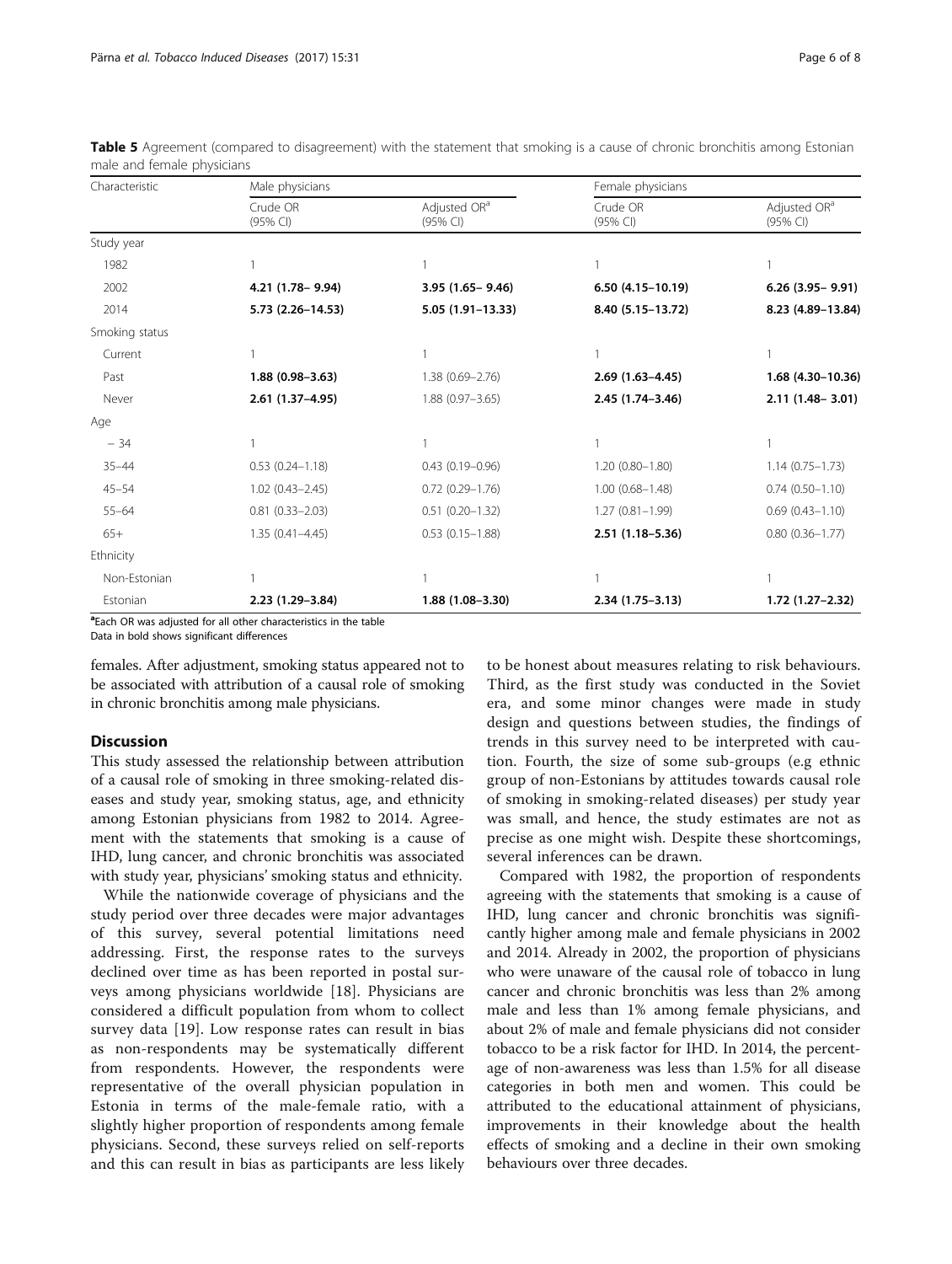In 1982–2014, the age-standardized prevalence of current smoking decreased 2.8 times among male and 2.4 times among female physicians in Estonia and is lower than the prevalence of smoking among the general population and among the general population with higher education reflecting a 'mature' smoking epidemic in the country [[20](#page-7-0)–[23](#page-7-0)]. A similar decline in smoking among physicians has been reported in several developed countries [\[7](#page-7-0), [20](#page-7-0)–[25](#page-7-0)]. The prevalence of current smoking among 25–64-year-olds in the general population in Estonia was 56.7% for men and 25.8% for women in 2002 [[26\]](#page-7-0), and 40.5 and 22.2%, respectively, in 2014 [[27\]](#page-7-0). The prevalence of current smoking among 25–64 year-olds with higher education in Estonia was 33.9% among men and 19.6% among women in 2002 [\[26\]](#page-7-0), and 22.9 and 16.3%, respectively, in 2014 [[27](#page-7-0)]. Thus, medical education and profession appears to have an impact on smoking as physicians know more about the harmful effects of smoking and they act as role models by their own behaviour in society as well as among their patients [\[4](#page-7-0)–[6](#page-7-0)]. Unfortunately, no data are available for smoking rates among the general population in 1982 in Estonia. The decline in smoking among physicians as well as in the general population in Estonia might have been influenced by tobacco legislation as Estonia ratified the World Health Organization Framework Convention on Tobacco Control in 2005 and the same year the Estonian Parliament adopted a Tobacco Act to comply with the requirements laid down in the convention [\[28\]](#page-7-0).

Compared with the female physicians who were current smokers, past smokers and those who had never smoked agreed significantly more with the attribution of smoking in all three smoking-related diseases. Compared with male physicians who were current smokers, past and never smokers agreed only with the statement that smoking is a cause of lung cancer. Attribution of a causal role of smoking in smoking-related diseases might be associated with the declining social acceptance of smoking in society, especially with legal restrictions on smoking in public spaces and mass media campaigns [\[28](#page-7-0)]. Also, earlier studies confirmed that compared to non-smokers, smokers systematically underestimate the health consequences of smoking [[7](#page-7-0)–[11](#page-7-0), [29](#page-7-0)]. The stronger association of own smoking status with attribution of smoking as a cause in smokingrelated diseases among females could be explained by gender role as a set of societal norms for females in society.

Compared to non-Estonians, agreement with the statements that smoking is a cause of IHD and chronic bronchitis was higher among Estonian male and female physicians, but attribution of a role of smoking in lung cancer was higher only among Estonian female doctors. Different attitudes towards the causal role of smoking in smoking-related diseases among Estonians and non-Estonians might be related to different social environments and differences in medical education as many non-Estonian physicians came to Estonia in adulthood and received their medical education outside Estonia, mainly in Russia. Nevertheless, one should not overestimate the findings concerning ethnic differences in attitudes towards the role of smoking in smoking-related diseases because of the small number of non-Estonian physicians who did not agree with this.

## Conclusion

Reported beliefs of physicians in Estonia were consistent with medical evidence and indicated little doubt about the smoking-related aetiology of IHD, lung cancer and chronic bronchitis. From 1982 to 2014, physicians' attitudes towards the health risks of smoking improved in Estonia. However, their views on a causal role of smoking in smoking-related diseases was related to their own smoking habits and ethnicity. Past and never smokers were more likely to admit a causal role of smoking in lung cancer than those who did smoke. Agreement with statements about a causal role of smoking in IHD and chronic bronchitis was significantly higher among never and past smoking female physicians only. Compared to non-Estonians, agreement with these three statements was significantly higher among Estonians.

Although one-seventh of male physicians and one twentieth of female physicians in Estonia were current smokers in 2014 and the majority of physicians agreed on the causal role of smoking in smoking-related diseases, it is important that physicians' smoking in Estonia continues its decline so that physicians can lead the way as tobacco control exemplars. A further decline in smoking among Estonian physicians would require special efforts targeted to physicians. Societal pressure from the national policy could further support a decline in the social acceptance of smoking in Estonia and continuing developments in medical education could provide continuing evidence-based knowledge concerning the health effects of smoking to Estonian physicians.

#### Acknowledgments

The authors thank the Institute for Health Development for permission to use data from the 1982 survey. The authors are especially grateful to one of the initiators of smoking surveys among physicians in Estonia, Mati Rahu, for his support and to Kaja Rahu for excellent preparation of the databases from the 1982 and 2002 surveys.

#### Funding

This work was supported by the Estonian Research Council (grant numbers PUT-299, IUT34-17).

#### Availability of data and materials

The datasets from 2002 and 2014 are available on request.

#### Authors' contributions

KP made a substantial contribution to the conception and design of the study, made the bibliographic analysis and drafted the manuscript. MP was involved in drafting the manuscript. IR did the data analysis and was involved in the interpretation of the data. All authors contributed to revising the manuscript critically.